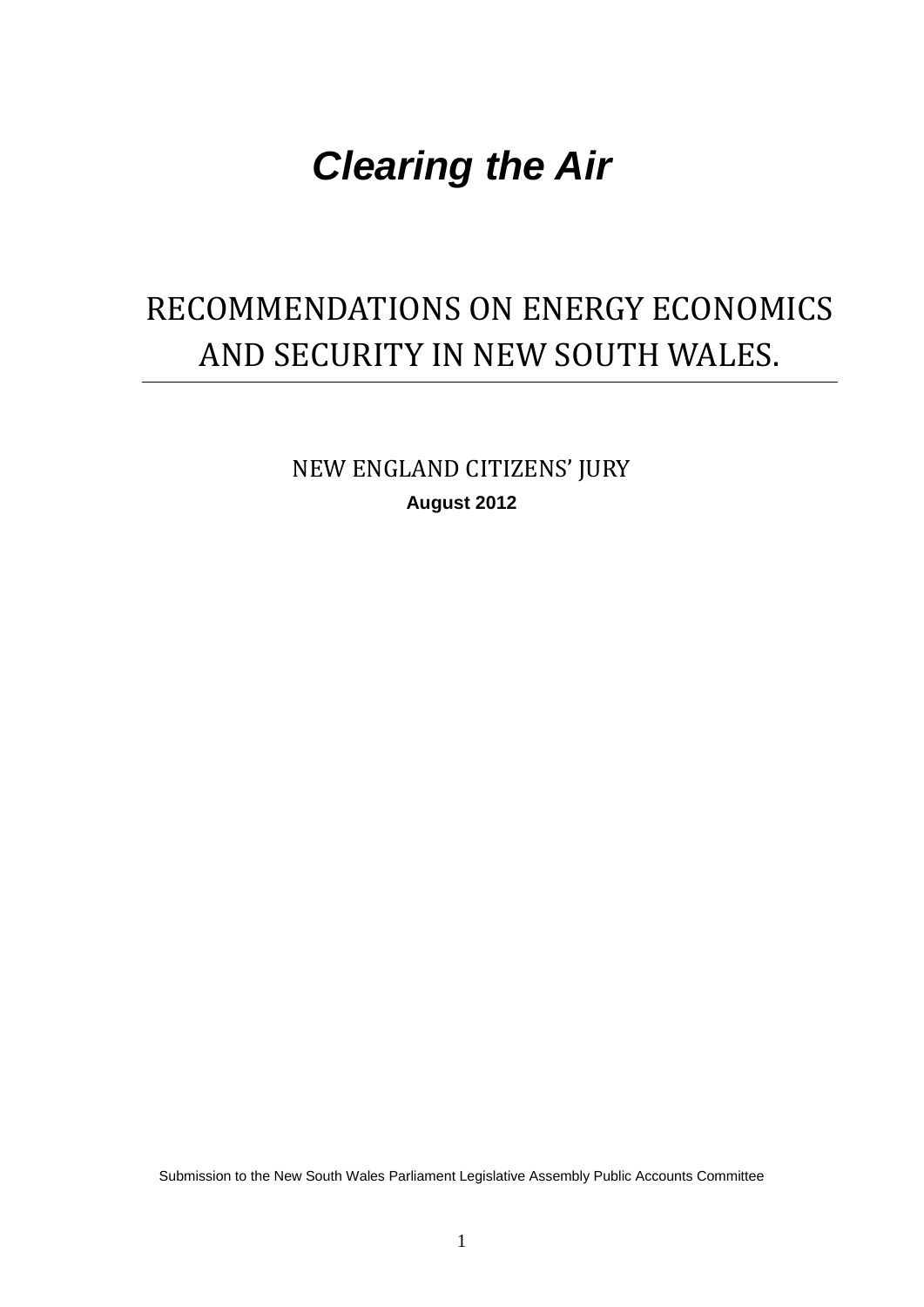## **Clarification of Remit**

The Public Accounts Committee provided the Citizens' Jury with the following remit:

*Agree on an order of preference, barriers to adoption (including financial aspects and public perception issues) and recommended course of action with regard to alternative forms of energy generation in NSW*

After consideration of this remit, inclusive of presentations by several experts representing particular interests and knowledge bases relevant to the subject of the concerns of the Public Accounts Committee, the New England Citizens' Policy Jury decided to critically revisit the above remit.

Specifically, the Citizens' Policy Jury reached the conclusion that the requirement to 'agree on an order of preference … with regard to alternative forms of energy generation in NSW' presupposed that the optimal mechanism of choosing a so-called 'order of preference' generation resides in a process of political decision-making. On the contrary, after a review of the available evidence, we determined that the take-up of alternative energy forms is best determined by what we will denote as a 'guided market approach'.

Nevertheless, the Citizens' Policy Jury did determine three fundamental parameters of this approach with respect to the so-called 'order of preference', namely:

- 1. That pre-existing interference of pricing signals, particularly with respect to non-renewable energy sources (specifically, coal) ought to be addressed as soon as possible;
- 2. That adoption of alternative forms of energy generation be guided by triple bottom-line sustainability (economic; social; environmental) as determined by the largely pre-existing regulatory framework;
- 3. That the broader Community does not currently have confidence in either uranium-based nuclear energy generation or coal seam gas extraction technologies, and that until such time as the community's confidence level improves significantly in respect to both these technologies, they are not recommended for inclusion in any energy generation mix for NSW.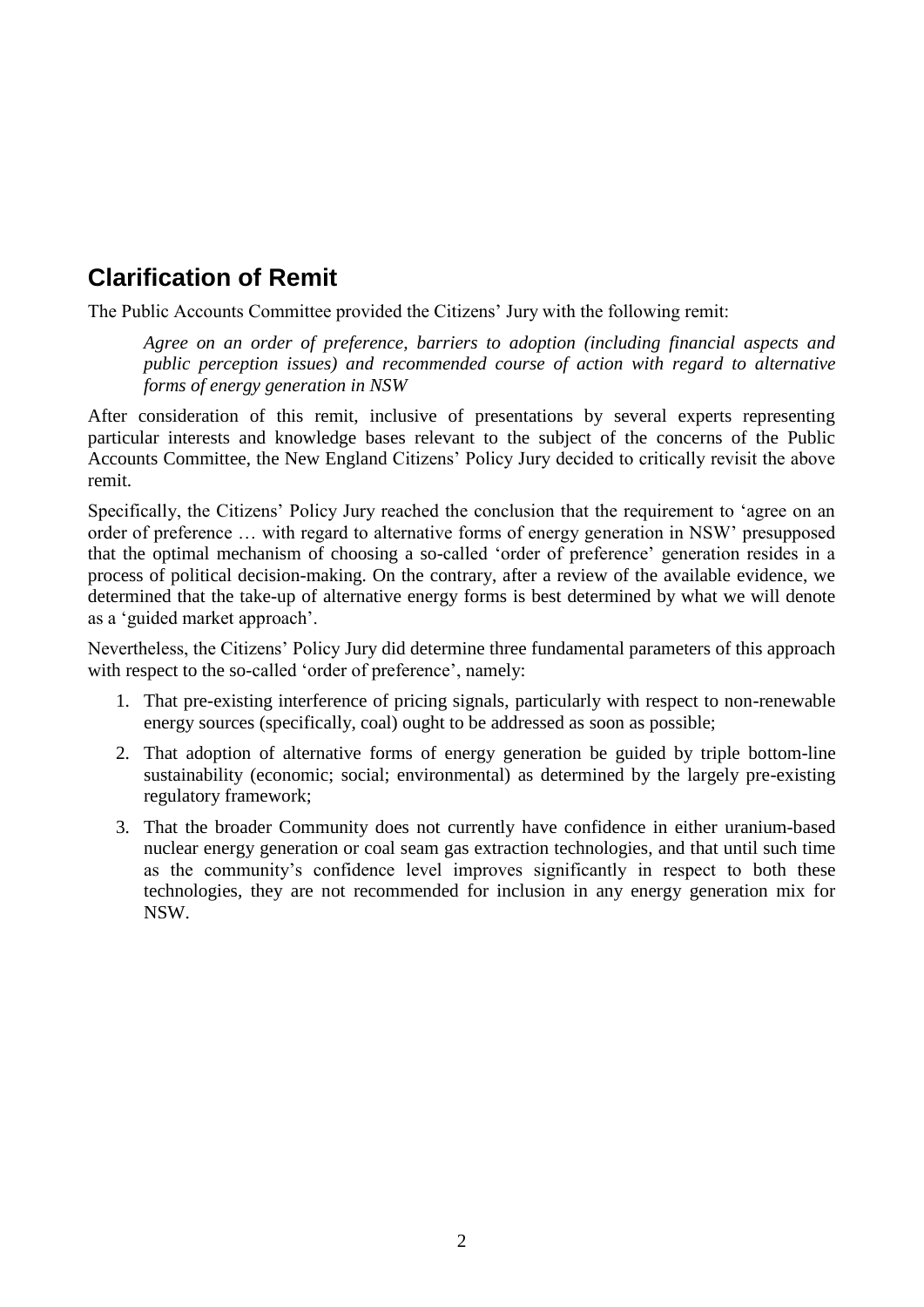## **Executive Summary**

It was the determination of the New England Citizens' Policy Jury that considerable diversity of alternative energy generation sources has already been invested in NSW and indeed more generally. Further, this suite of technologies provides solid grounds for optimism with respect to moving toward a future based upon a higher reliance on renewable energy. Nevertheless, the New England Citizens' Policy Jury did identify several barriers to the adoption of these technologies, namely:

- 1. The aforementioned market distortion created by the State Government's subsidisation of coal-fired electricity generation in NSW. In the opinion of the New England Citizens' Policy Jury, the NSW Government is in a unique position to decouple the negative political economies generated by this subsidisation – over time – and as such assist in moving the State toward a more sustainable energy future.
- 2. The New England Citizens' Policy Jury recognises that components of energy infrastructure – particularly the distribution network – exhibit characteristics of a so-called 'natural monopoly' (i.e.: where one firm  $-$  the state  $-$  can meet most of market demand and still achieve the lowest average cost per unit). As such, the Jury recommends that the Government exercise due diligence with respect to this natural monopoly, by retaining state ownership of it (the so-called 'poles and wires' of the network) while at the same time facilitating emerging alternative forms of energy generation to participate in this network. Expansion of the network is a technology neutral form of renewable energy subsidy.
- 3. That, notwithstanding the recommendation that the market be relied upon to generate both innovation and efficiencies in the energy sector generally, a strategic framework, or 'timeline' for the implementation of reliance upon renewable energy sources be provided at the level of the State Government, as a means to provide greater certainty for investors in these renewable energy forms.
- 4. Given the adoption of the carbon tax at a federal level, that the regulatory framework developed by the NSW Government be strategically aligned with the framework now emerging through mechanisms such as COAG, the ACCC, and various intergovernmental arrangements.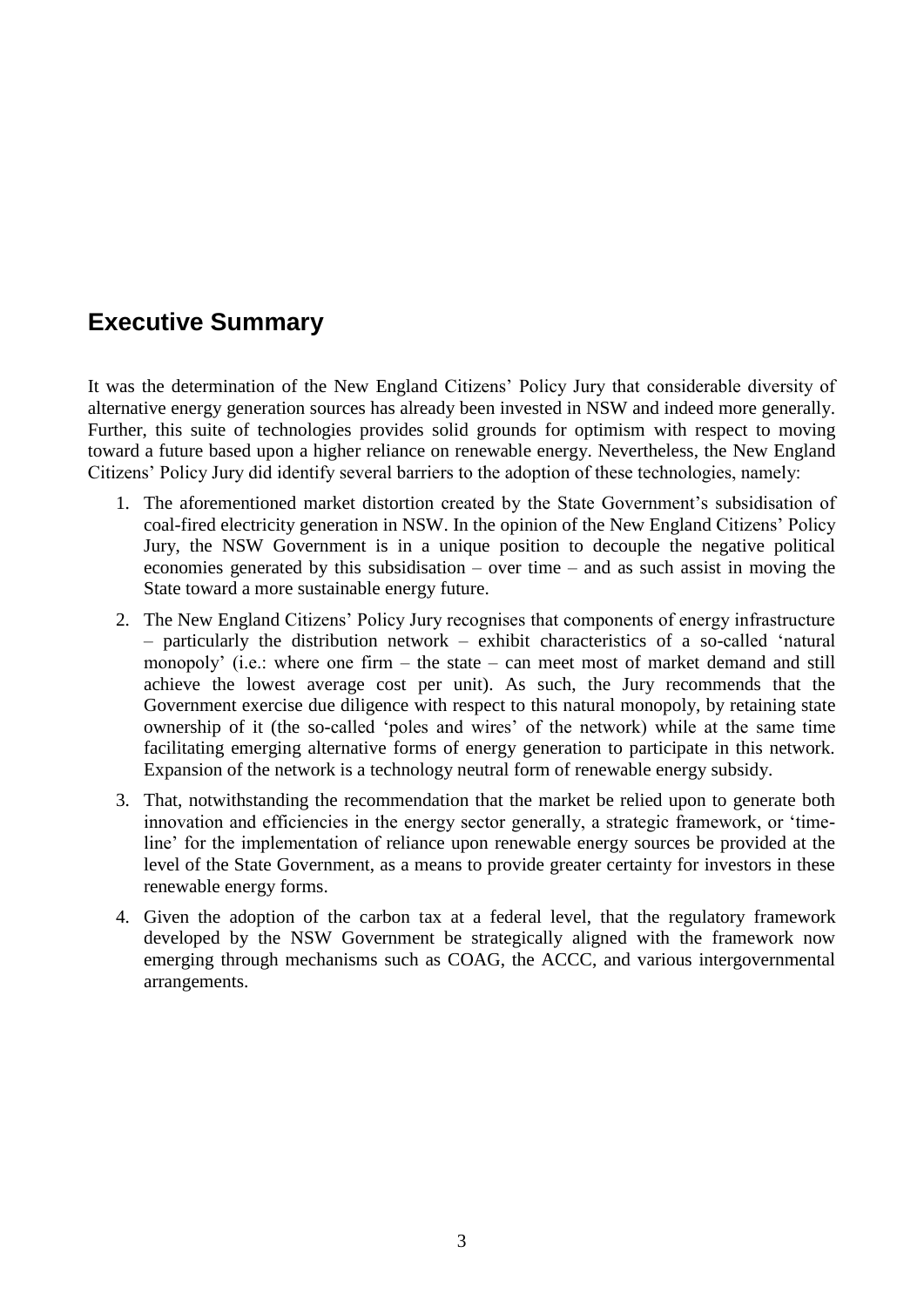## **Statement of Principles and Assumptions**

- 1. NSW consumers expect a reliable and continuous uninterrupted energy supply.
- 2. A transition is required to energy sources that are healthier for workers and the general community both now and in the future. Community expectations are increasing with respect to the prospect of a cleaner outcome for energy generation.
- 3. A transition is required to energy sources that have a significantly lower environmental impact.
- 4. Energy generation, retailing and pricing structures must have energy efficiency incentives as a core principle for both consumers and generators.
- 5. Government should adopt a holistic approach to energy generation by looking at the relationship between generation, transmission, delivery, efficiency, demand and the NSW energy market and the renewable energy target.
- 6. Despite its taking the lead, Government ought to recognise that energy solutions need a multi-partisan political approach.
- 7. Viable economic alternatives need to compete fairly with existing generation techniques. Barriers to entry to the NSW energy market must be reviewed to facilitate easier market access for the alternative technologies.
- 8. Infrastructure needing to be replaced or built must be more flexible to allow for decentralised generation.
- 9. It ought to be acknowledged that the NSW energy network is a part of a national system and the implications this has for power generation in the State.
- 10. The New England Policy Jury chose to not focus on specific technologies (existing or emerging) as such recognising that these are continuing to change and develop.
- 11. That the safety net for low-income and other disadvantaged consumers continues.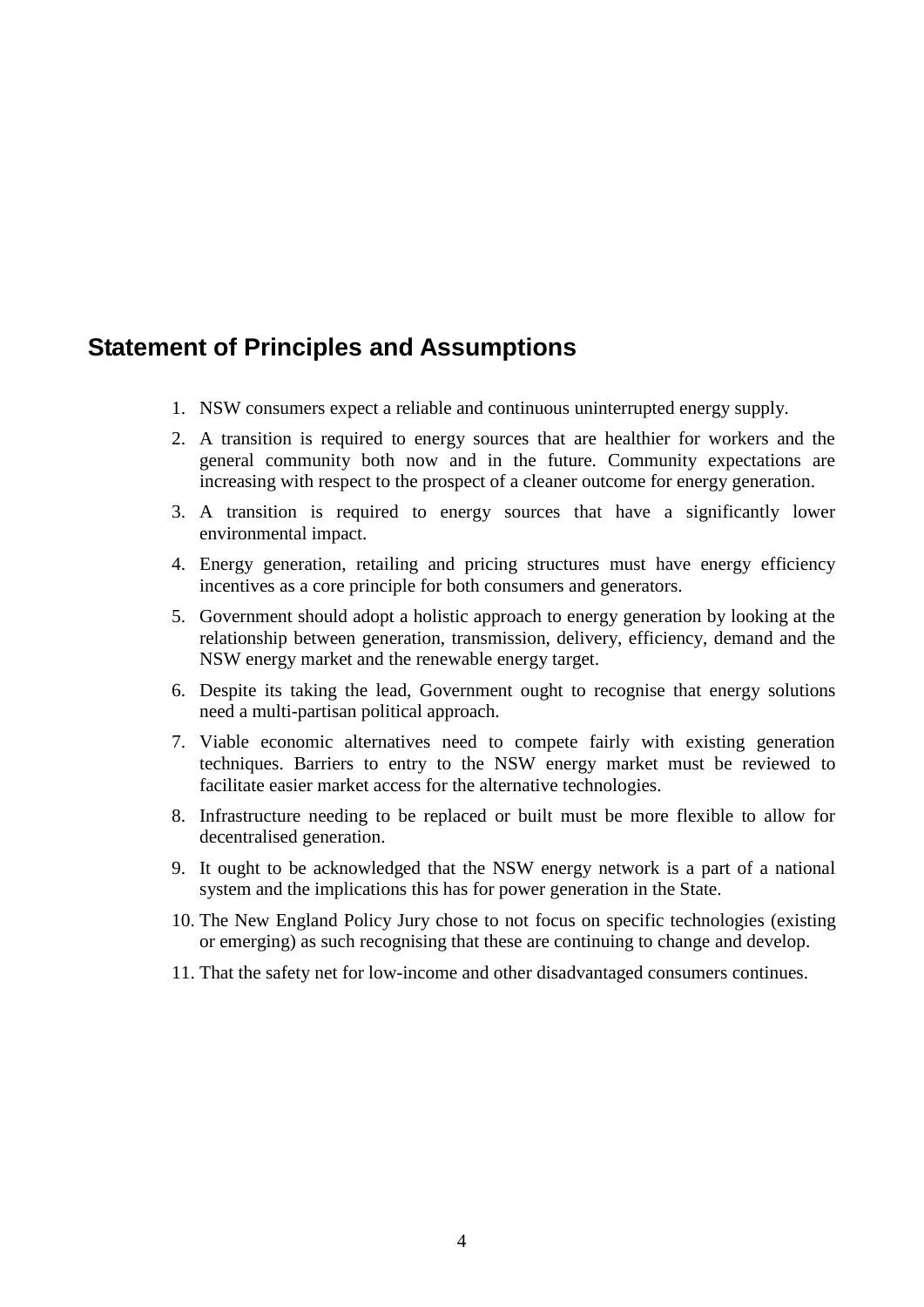## **Analysis of Current Environment**

#### **Technical**

- 1. The state of NSW no longer runs its power generation facilities. Consequently, it is no longer a state responsibility to dictate the technology to be used. Rather, it is a state responsibility to ensure that whichever technology is used it does not create an unhealthy working environment for the employees or the citizens of the state; now or in the future.
- 2. A mix of alternative energies and technologies is poised on the edge of the market; nevertheless, we recognise that this mix will continue to change and develop.
- 3. Those companies developing the various alternative technologies are the ones who will be able to determine when they have reached the viable stage. They are also the ones who will incur the costs and enjoy the profits.
- 4. Nevertheless, one technical area that needs state support is in the development of the grid management systems that will be required to allow for the inclusion of power generation technologies that are decentralised and may or may not generate continuously (e.g. solar and wind).

#### **Economic**

For new technology companies to enter the marketplace, they must be able to foresee a profit whilst providing power at a competitive rate to their rivals, both current and developing.

Barriers to the entry:

- 1. The companies running the state's coal-fired power stations are currently able to purchase coal at rates that are significantly below market price, and are therefore able to supply energy below the real cost. Alternative technology companies who are trying to enter into the power generation market are starting with a significant economic disadvantage because of this.
- 2. Control of the retail market is by groups with a vested interest in the current generation methods. As a consequence, new entrants, whilst able to offer power at rates competitive with the current wholesale rate, do not have appropriate access to the market.
- 3. Some forms of generation, whilst highly competitive when operational, do not continuously generate power and so may need supplementation from other sources on occasion e.g. Solar, Wind, Tidal, and Wave. This implies the need for an environment involving co-operative generation strategies rather than the competitive ones that exist in the current marketplace. Such technologies could include solar thermal, geothermal and solar-pumped hydro as methods of providing green dispatchable energy load.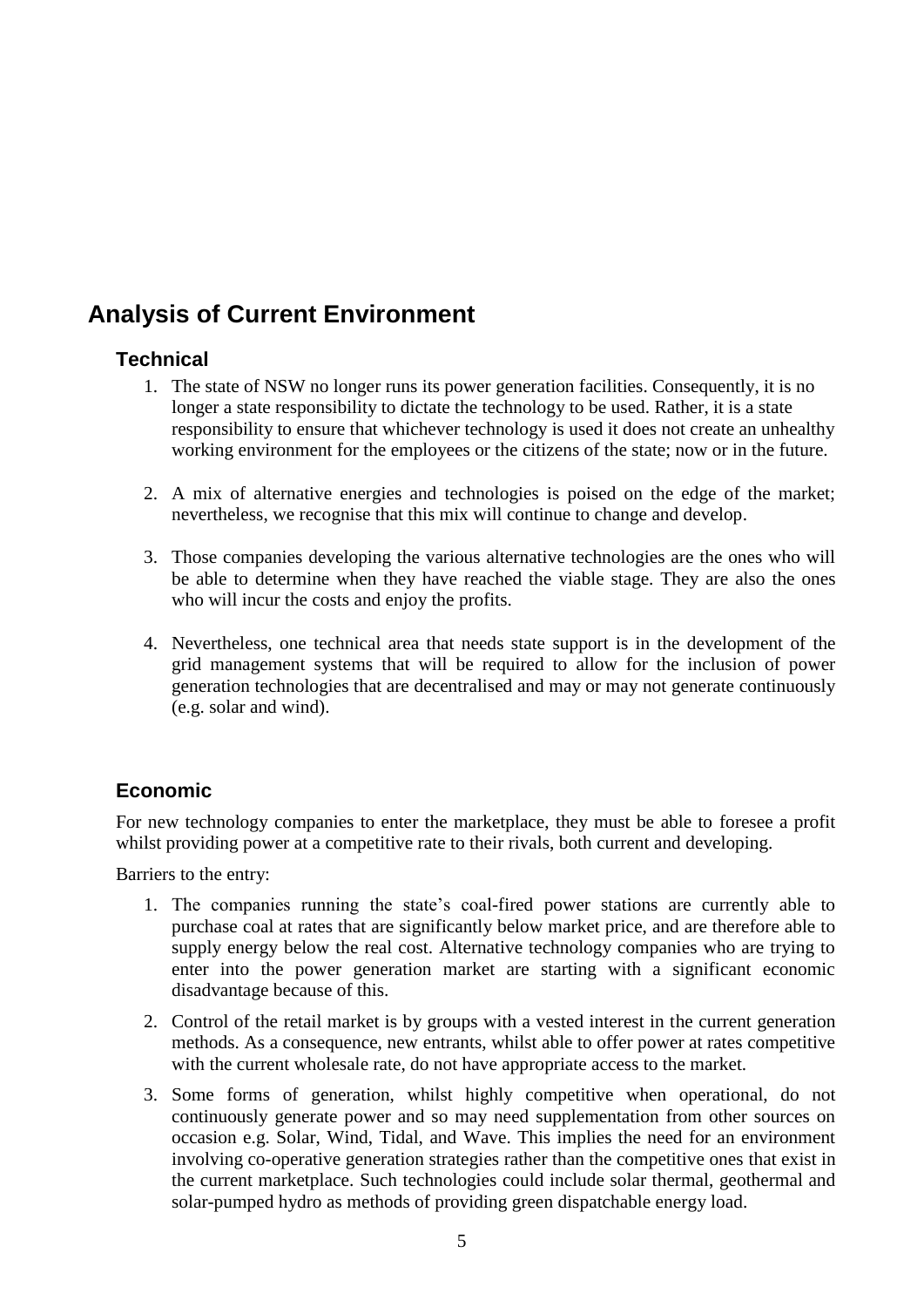- 4. Research and development of energy storage becomes more and more important as we increase the proportion of renewable energy. Solar thermal, geothermal, bio-gas, pumped-hydro, use of electric cars can play a significant role in providing green dispatchable energy.
- 5. If the cost of extending the network has to be absorbed by a business developing an alternative technology, e.g. to a Solar power station located in the country, then this will significantly limit the ability of a business to be competitive even if the technology can significantly lower generation costs.

#### **Network**

- 1. The existing network has evolved to satisfy the needs of a centralised, coal-fired generation system.
- 2. Further, grid management technologies and systems for NSW assume a limited number of power stations providing electricity relatively close to the majority of demand. Whilst some alternative technologies may be able to be similarly located, there may be sound technical reasons for choosing a site significantly further away e.g. locating a solar power plant because of climatic advantages.
- 3. The use of alternative technologies for power generation will require more flexibility in the location of the network and in the management of the network. The cost of extending the network and the cost of developing the appropriate management technologies and systems are a network cost and need to be included in the network budget appropriately. They must not be borne by the new entrants. The infrastructure to support the alternative technologies should be provided in the same way that it was provided to existing coal fired power stations and to the mining industry; for example when a new mine site is established that is not close to existing infrastructure.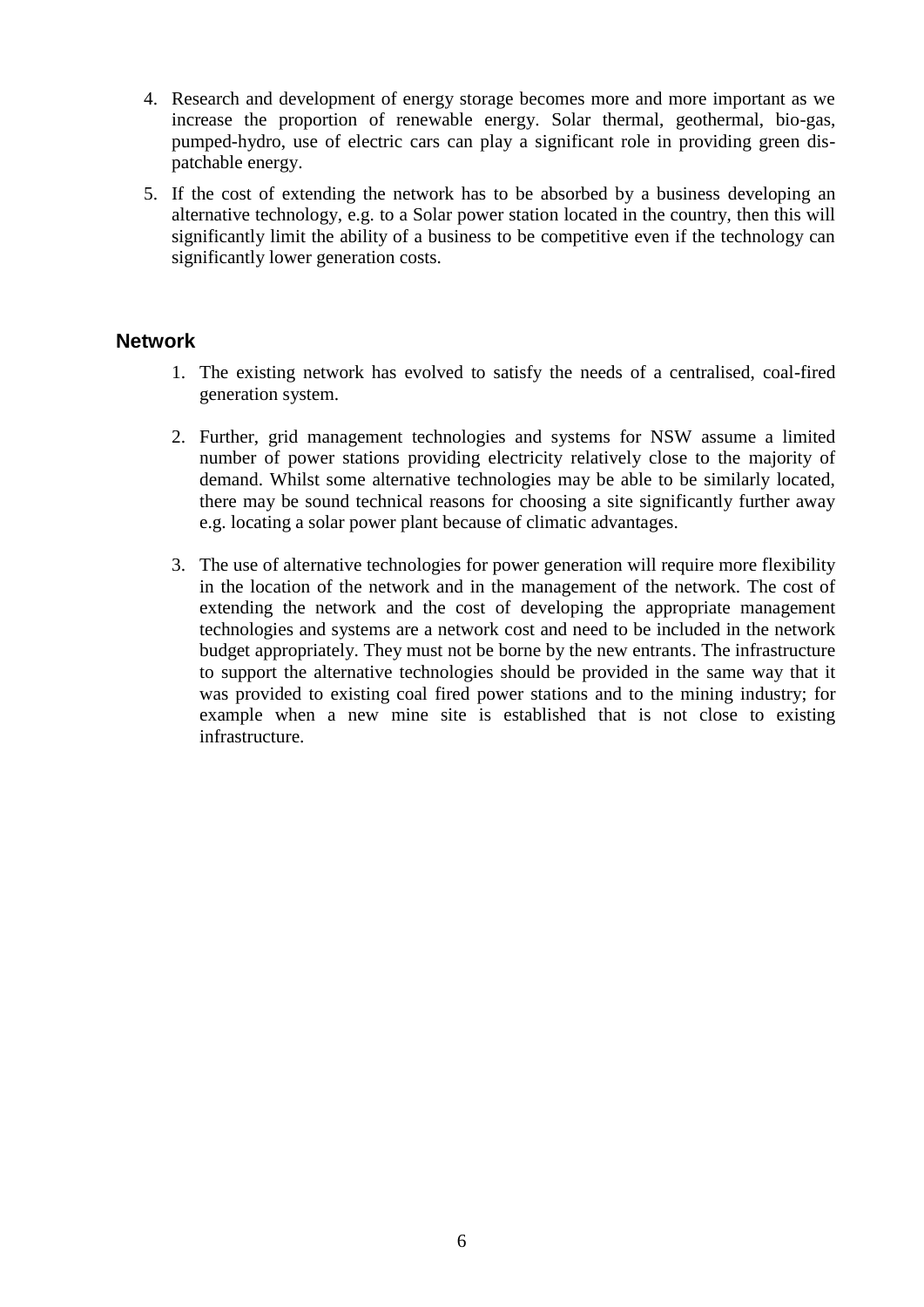#### **Political**

Currently the energy strategy development focus is clouded by vested interests and disparate government policy. There is no national focus to long-term energy solutions.

- 1. Decisions have historically been made affecting energy generation in NSW that have not been related to long-term sustainable delivery solutions.
- 2. Traditional energy generation providers have an unfair advantage.
- 3. Government at the national level has responded to environmental concerns by recently introducing a price on carbon. The NSW Government ought to reinforce this commitment to clean sustainable energy as a mechanism to promote economic growth.

#### **Social**

- 1. There has historically been no focus for energy consumers around sustainable energy usage.
- 2. There is a significant sector of low income earners who cannot afford their traditional usage levels under the current tariff structure.
- 3. Manufacturing businesses are becoming less competitive due to escalating tariffs, thereby negatively affecting employment. Increasing energy costs are a factor in this.
- 4. Current carbon-based fuel sourced generation creates significant health issues for both workers and the wider community.
- 5. Decisions around power generation, delivery and policy are not tested against traditional social indicators.
- 6. Consumers are not encouraged by pricing to be efficient. Lowering availability charges and balancing the loss of income by increasing usage charges would provide greater incentive for people to lower their demand.

#### **Environmental**

1. The environmental impacts of the choices that are made need to take into consideration more than just the emissions. Soil, water, flora, fauna and air are all impacted, from pollutants to degradation, extinctions to genetic isolation through to genetic biodiversity. All these environmental impacts directly impact on our current, and future, health and well-being. It is important to take into consideration all environmental factors, not just a few.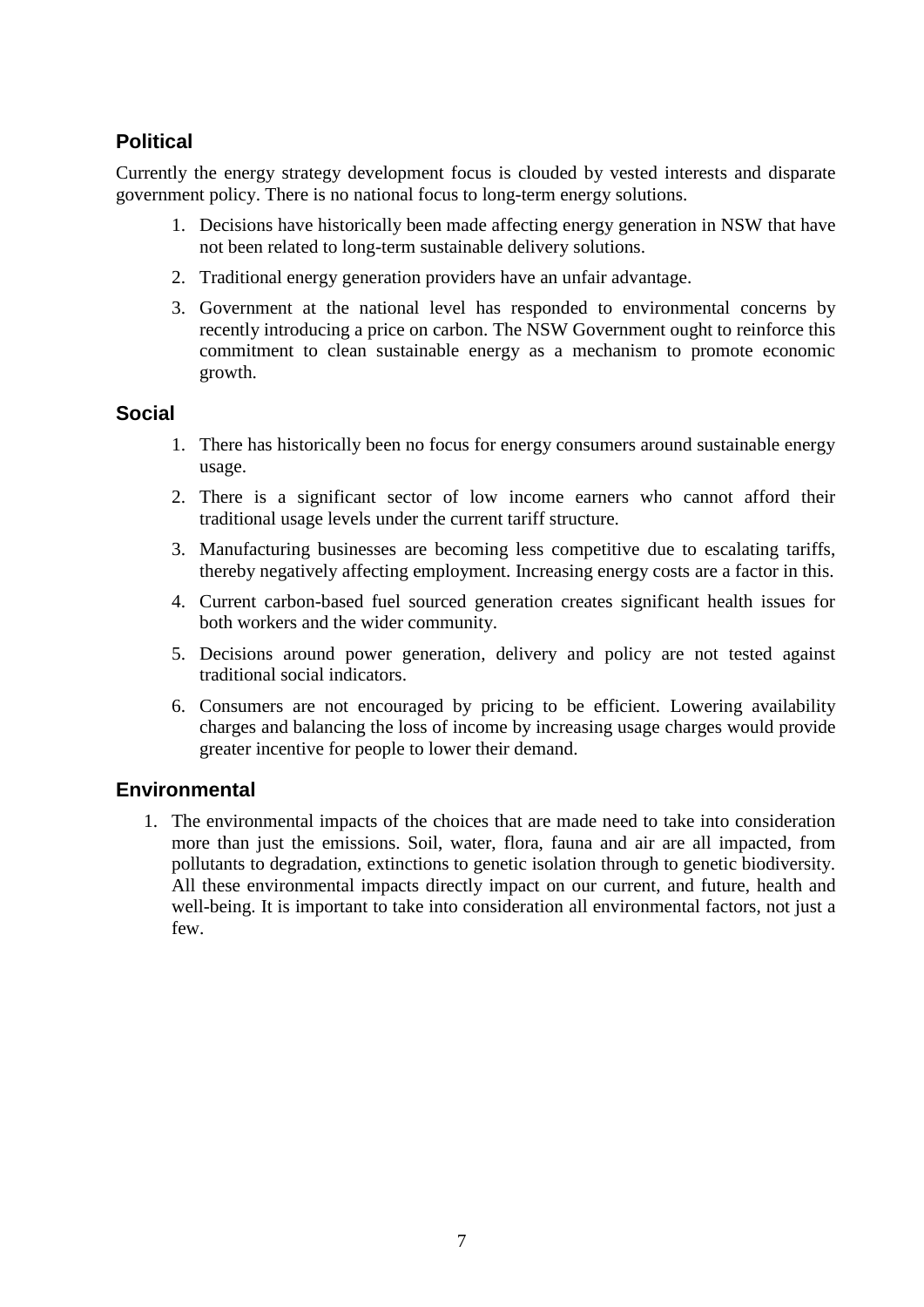### **Salient Facts**

- 1. Fossil fuel reserves are finite and their continued use for energy generation creates significant health issues both for the workers and the wider community.
- 2. Economically viable alternative energy technologies are available to implement now, but alternative energy generators have difficulty accessing a market entry point under the current structure.
- 3. Economically viable alternative energy technologies are continuing to be developed and improved.
- 4. The renewable energy technology industry is looking for more certainty from government with respect to the environment in which they are operating to be able to make the long-term investment decisions required to enter the market place.
- 5. Existing coal fired power stations are reaching decommission dates and are in receipt of subsidies that provide them with a significant commercial advantage over non-fossil fuel generators (e.g.: coal price below the market value and excise tax exemptions for mines).
- 6. The current grid design is based on centralised power generation because of the availability of the fuel source (e.g.: coal). Alternative methods of power generation may be best suited to locations other than these.
- 7. Energy prices for consumers are rising, despite their efforts to reduce consumption. Indeed, the NSW energy demand has decreased in recent times.
- 8. Generally, the power generating companies have strong ties with the retail sale companies, and therefore they have the ability to disadvantage companies who can generate power from alternative sources.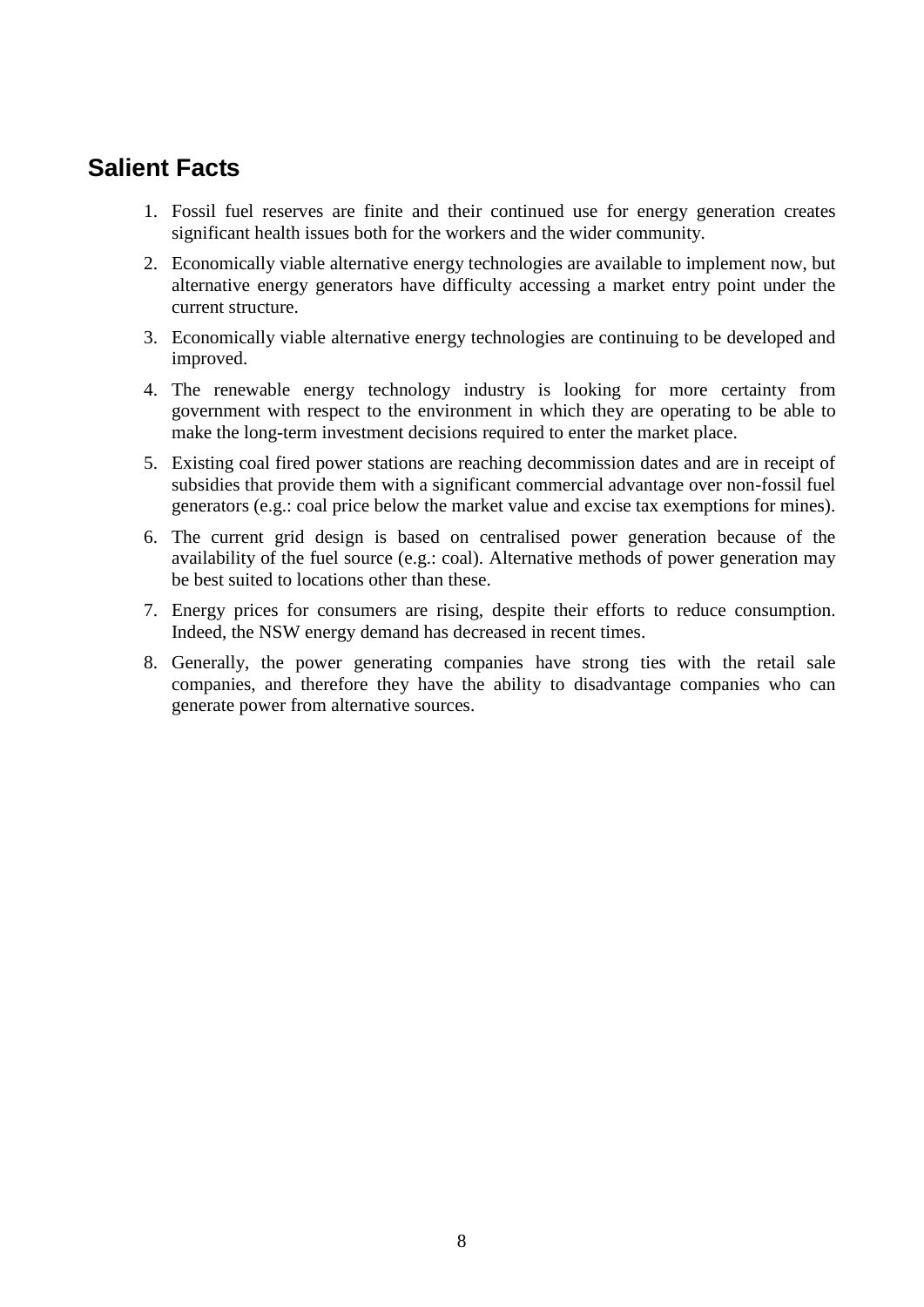## **Recommendations**



Build a strategic framework with targeted stages to achieve a goal of a 100% sustainable, renewable mix energy. Flexible technologies choices for energy production



Policy should recognise and reward efficiency in generation and consumption

Generation Policy needs to set clear environmental and health bench marks that meet community expectations.

Ensure infrastructure provision focuses on efficient and cost effective energy outcomes

The electricity grid needs to be transformed into a decentralised network.

Separate electricitygeneration from retail sectors.

Governance of the NSW energy market needs to be revised to facilitate improved market access for renewable energy.

Ensure strategies to aid the disadvantaged in the community

9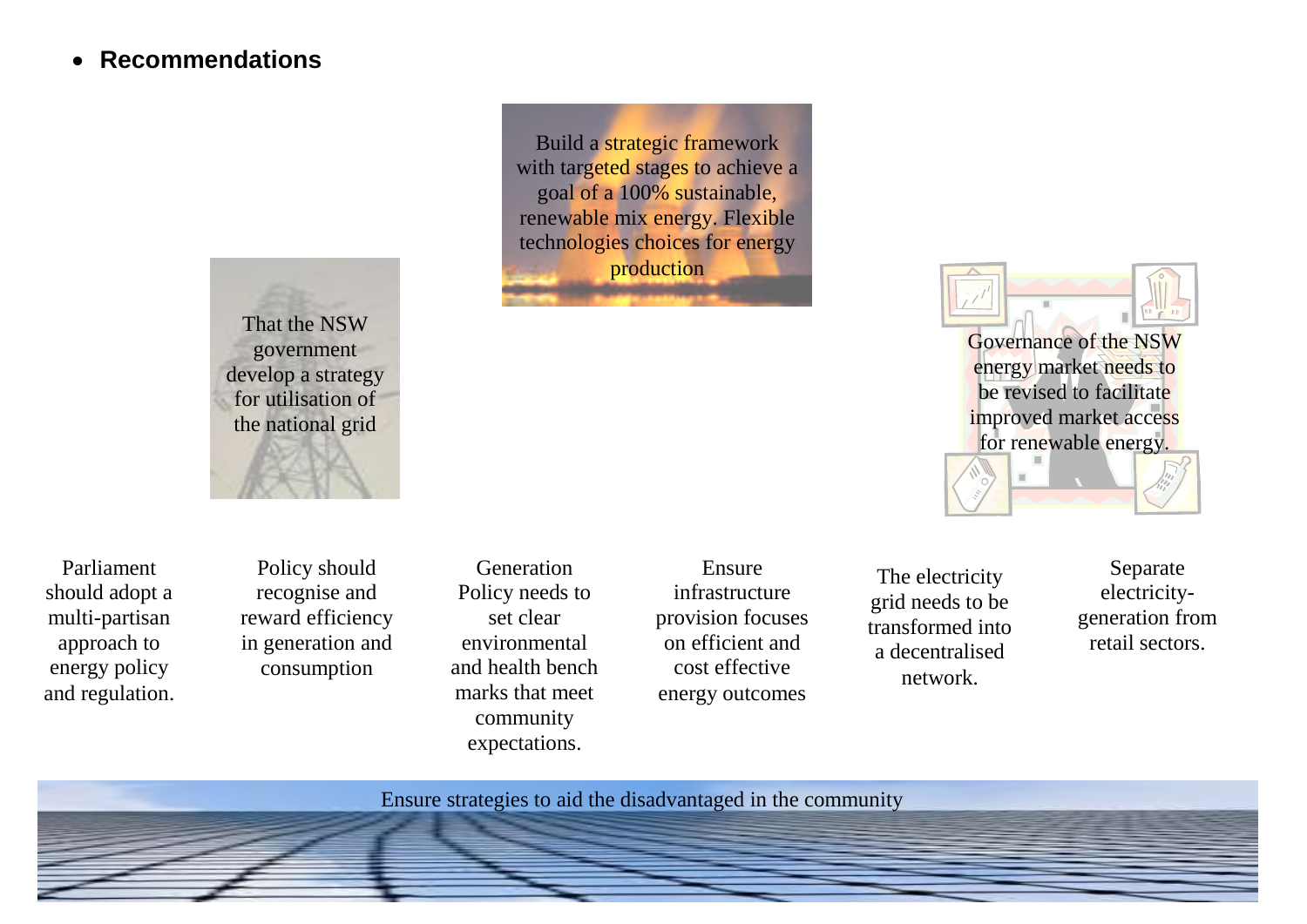## **Recommendations**

- 1. Build a strategic framework with targeted stages to achieve a goal of 100% sustainable, renewable/green energy mix, promoting flexible technologies choices for energy production. Targeted stages would provide increased assurance for investment in renewable/green energy technologies. An illustrative example is:
	- 30 per cent green energy/renewable by 2020;
	- 40 per cent green energy/renewable by 2025;
	- 50 per cent green energy/renewable by 2030;
	- 60 per cent green energy/renewable by 2035;
	- 70 per cent green energy/renewable by 2040;
	- 80 per cent green energy/renewable by 2045, and
	- 100 per cent green energy/renewable by 2050.
- 2. That the NSW government develop a strategy for efficient integration with the national grid.
	- Ensure that NSW plans to be part of a National Energy Strategy, as renewable energy sources are not evenly distributed nationally and some areas have a comparative advantage in types of renewables.
	- NSW takes best advantage of the national grid to maximise economic, environmental and social benefits from the national electricity distribution system.
- 3. Governance of the NSW energy market needs to be revised to facilitate improved market access for renewable energy.
	- Legislation should guarantee decentralised small, medium and large scale generation has access to the NSW energy market at a set minimum price.
	- Subsidies for coal-fired power, such as 'below market price coal' should be phased out as contracts are renewed.
- 4. Parliament should adopt a multi-partisan approach to energy policy and regulation.

To create long-term business confidence to invest in renewable energy, parliament should set up an ongoing multi-party advisory committee that extends beyond a single term. This committee is to oversee the long-term policy development and implementation.

- 5. Policy should recognise and reward efficiency in generation and consumption.
	- All consumers, individuals, businesses and communities should be rewarded for efficiencies through incentives – for example:
		- o A review of the tariff structures and an educational program to help consumers become more efficient.
		- o Promotion of smart card system so consumers can participate in rewards as shareholders in renewable energy production.
		- o Service availability fees should be kept low with increases, when necessary, only in usage fees to encourage efficiency.
- 6. Generation Policy needs to set clear environmental and health bench marks that meet community expectations.
	- Environmental and health considerations come before financial costs. Legislation should protect environment and health.
	- Coal seam gas, fracking and uranium-based nuclear power are unacceptable given the current technologies and safety concerns.